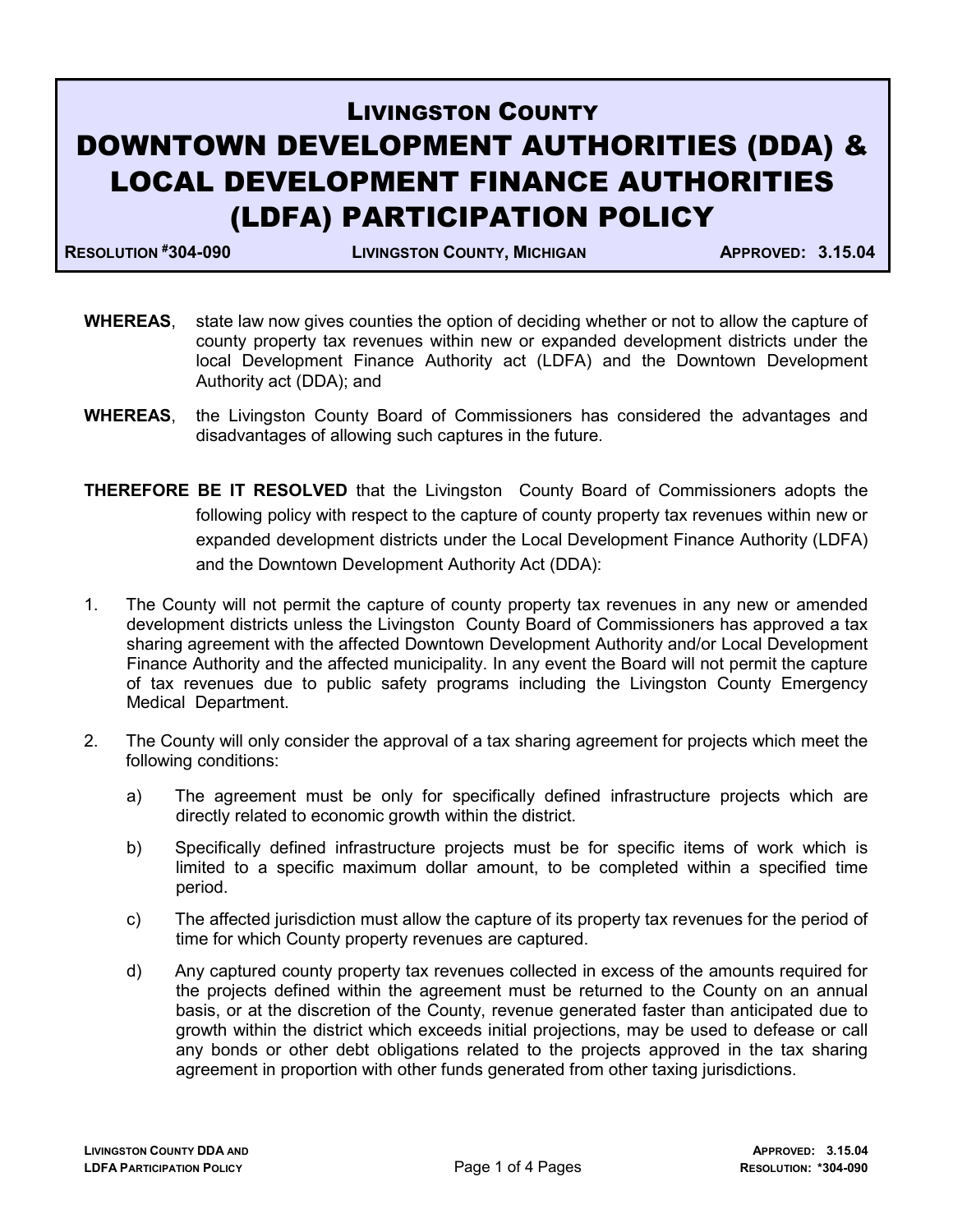- e) The tax sharing agreement shall provide that it will terminate at the later of 10 years from its date or at the final maturity of any bonds, notes or other obligations payable from tax increment revenues subject to the agreement.
- f) The agreement shall specify the maximum amount of captured county property tax revenues which may be collected.
- 3. The County Planning Department is designated as the county department responsible for evaluating requests for the capture of county property tax revenues as to conformance with its policy, and shall recommend approval or disapproval of any such proposed agreement to the Board of Commissioners through the Finance Committee and Economic Development **Committee**
- 4. A copy of any approved agreement shall be given to the County Treasurer, who shall take the necessary steps to assure that any captured property tax revenues collected in excess of the amounts permitted by the agreement are returned to the County on an annual basis.
- 5. The Board of Commissioners may also consider other relevant issues, including the possible environmental impact of the projects envisioned with such proposed tax sharing agreements.
- BE IT FURTHER RESOLVED that upon receipt of a request for the capture of county property tax revenues, a resolution responding to the request as provided by this policy shall be placed on the appropriate committee agendas for consideration for final action by the Board of Commissioners within the 60 day statutory deadlines.
- BE IT FURTHER RESOLVED that a copy of any request for the capture of county property tax revenues shall be forwarded to the County Administrator.
- **BE IT FURTHER RESOLVED** that an initial rejection by the Board of Commissioners of such a request may be rescinded if and when a tax sharing agreement is reached which meets the conditions of this policy.

| RESOLUTION #304-090 | APPROVED: MARCH 15, 2004 |
|---------------------|--------------------------|
|---------------------|--------------------------|

RESOLUTION ATTACHED HERETO

S:\WP\Policies\DDA And LDFA Participation Policy.Doc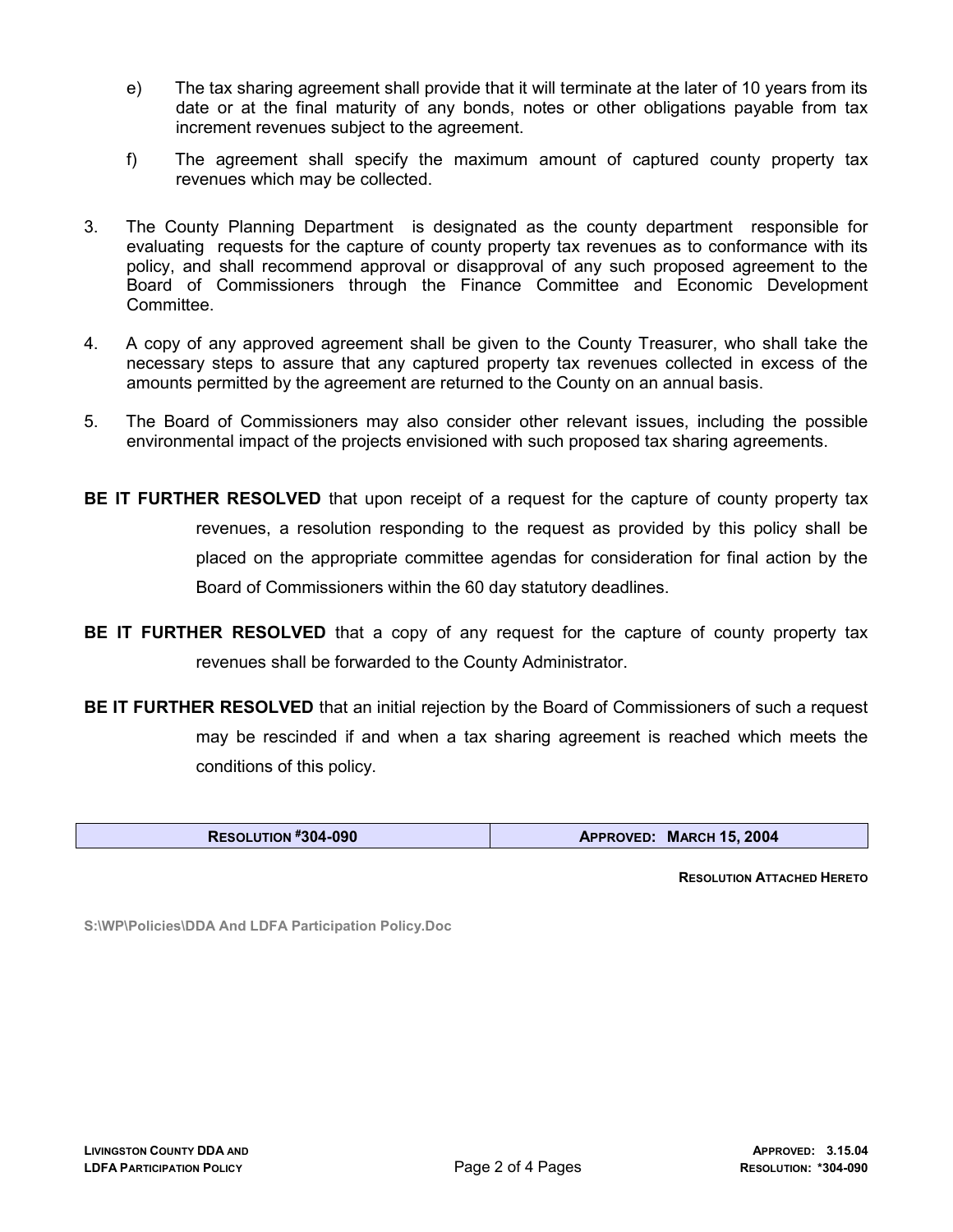## RESOLUTION TO ESTABLISH POLICY GOVERNING THE PARTICIPATION IN DOWNTOWN DEVELOPMENT AUTHORITY (DDA) AND LOCAL DEVELOPMENT FINANCE AUTHORITIES (LDFA) - BOARD OF COMMISSIONERS

- WHEREAS, state law now gives counties the option of deciding whether or not to allow the capture of county property tax revenues within new or expanded development districts under the local Development Finance Authority act (LDFA) and the Downtown Development Authority act (DDA); and
- WHEREAS, the Livingston County Board of Commissioners has considered the advantages and disadvantages of allowing such captures in the future.
- THEREFORE BE IT RESOLVED that the Livingston County Board of Commissioners adopts the following policy with respect to the capture of county property tax revenues within new or expanded development districts under the Local Development Finance Authority (LDFA) and the Downtown Development Authority Act (DDA):
	- 1) The County will not permit the capture of county property tax revenues in any new or amended development districts unless the Livingston County Board of Commissioners has approved a tax sharing agreement with the affected Downtown Development Authority and/or Local Development Finance Authority and the affected municipality. In any event the Board will not permit the capture of tax revenues due to public safety programs including the Livingston County Emergency Medical Department.
	- 2) The County will only consider the approval of a tax sharing agreement for projects which meet the following conditions:
		- a) The agreement must be only for specifically defined infrastructure projects which are directly related to economic growth within the district.
		- b) Specifically defined infrastructure projects must be for specific items of work which is limited to a specific maximum dollar amount, to be completed within a specified time period.
		- c) The affected jurisdiction must allow the capture of its property tax revenues for the period of time for which County property revenues are captured.
		- d) Any captured county property tax revenues collected in excess of the amounts required for the projects defined within the agreement must be returned to the County on an annual basis, or at the discretion of the County, revenue generated faster than anticipated due to growth within the district which exceeds initial projections, may be used to defease or call any bonds or other debt obligations related to the projects approved in the tax sharing agreement in proportion with other funds generated from other taxing jurisdictions.